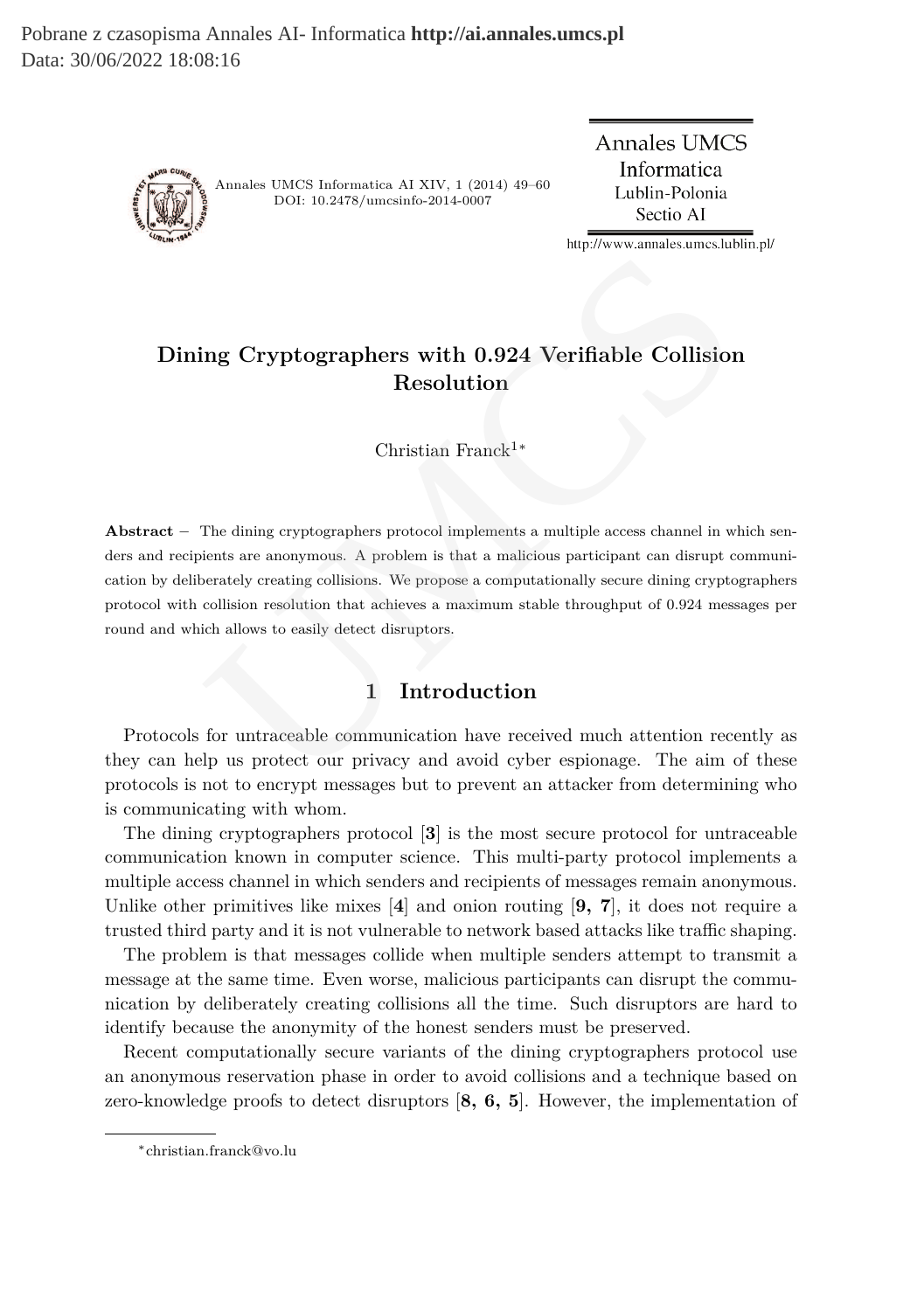such an anonymous reservation phase is complicated and reservations do not adapt well to the situations where participants frequently join or leave the group.

The present paper shows that one can address collisions as they occur using a collision resolution algorithm and still prevent disruption by a malicious participant. First, we show that with a modified SICTA collision resolution algorithm, a maximum stable throughput (MST) of 0.924 packets per round can be achieved for the dining cryptographers protocol. Then, we show that it is possible to use zero-knowledge proofs to verify that each participant properly executes the collision resolution algorithm.

Compared to the existing techniques our approach is easier to implement as there is no reservation phase. Further, it adapts better to situation where participants join and leave. We see possible applications in the fields of electronic voting and low latency anonymous communication. (MS1) of 0.924 packets per round can be achieved for the diming<br>otocol. Then, we show that it is possible to use zero-knowledge pu<br>acach participant properly executes the collision resolution algorithm<br>docol. Then, we sho

The rest of the paper is organized as follows. Section 2 contains preliminaries and definitions. In section 3, we discuss collision resolution with SICTA. In section 4 we show how disruptors can be detected. In section 5 we discuss related work, in section 6 we present possible applications, and we conclude in section 7.

# **2 Preliminaries**

In this section, we briefly review the principle behind the dining cryptographers protocol and a technique to implement it efficiently.

## **Dining Cryptographers**

In one round of the dining cryptographers protocol [**3**], every participant broadcasts a ciphertext  $(O)$ , which may or may not contain a message  $(M)$ . (To keep the description simple, we assume that the participants have reliable broadcast channels at their disposal.) The encryption vanishes when the ciphertexts of all participants are combined (e.g.,  $C := \prod_i O^{(i)}$ ). If exactly one ciphertext contains a message, then this message appears (e.g.,  $C = M$ ). However, there is a collision when several ciphertexts contain a message (e.g.,  $C = M \cdot M' \cdot M''$ ). We assume that messages are encoded with a checksum, so that it is possible to distinguish between a message and a collision of messages.

## **Generation of Ciphertexts**

We generate ciphertexts as described by Golle and Juels in [**10**]. The advantage of this technique, which is based on the Diffie-Hellman key agreement, is that after a single setup phase the participants can generate ciphertexts for a large number of rounds. To this effect, participants share finite groups  $H = \langle h \rangle$  and  $G = \langle g \rangle$  and a bilinear map  $e: H \times H \to G$  such that  $e(h^a, h^b) = e(h, h)^{ab} = g^{ab}$  for  $a, b \in \mathbb{Z}$ . The Bilinear Decisional Diffie-Hellman (BDDH) problem is assumed to be hard in  $H$  and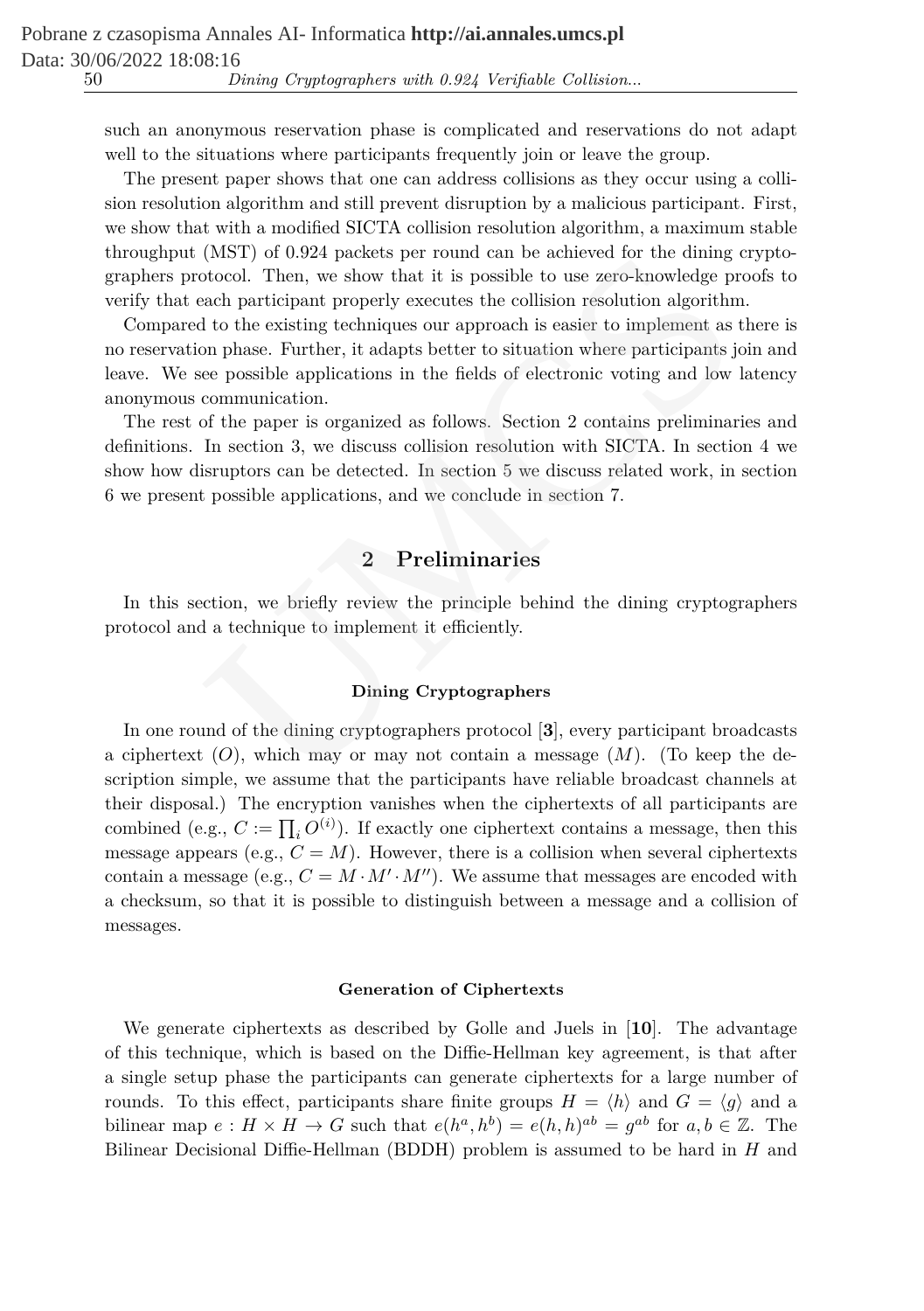*Christian Franck* 51

G. Each participant has a private key x and the corresponding public keys  $\bar{y} = h^x$  and  $y = g^x$  are known to all participants.

In a round j of the protocol, each participant then generates a ciphertext  $O_j \in G$ which has an algebraic structure. This means that  $O_i$  is either of the form:

$$
O_j = A_j^x \tag{1}
$$

or of the form:

$$
O_j = A_j^{\,x} M \,,\tag{2}
$$

wherein  $x \in \mathbb{Z}$  is a secret key and  $M \in G$  is a message. As we have the BDDH assumption, one cannot distinguish whether  $O_i$  contains a message M or not.

The value  $A_j$  is public and it is based on the public keys  $\bar{y} = h^x$  of the other participants and on a public random value  $R_i$  which is different in every round. For example, *n* participants  $P^{(1)}, ..., P^{(n)}$  compute:  $\label{eq:2.1} O_j=A_j{}^x$  m:<br> $O_j=A_j{}^xM\;,$  <br> $\in \mathbb{Z}$  is a secret key and  $M\in G$  is a message. As we have the one cannot distinguish whether<br> $O_j$  contains a message  $M$  on to<br> $A_j$  is public and it is based on the public keys<br> $\bar$ 

$$
A_j^{(i)} = e\left(\prod_{k=1}^{i-1} \bar{y}^{(k)} \prod_{k=i+1}^n 1/\bar{y}^{(k)}, R_j\right) . \tag{3}
$$

The so obtained values  $A_j^{(i)}$  are different in each round and have the property that they cancel when they are multiplied. I.e.,

$$
\prod_{k=1}^{n} \left( A_j^{(k)} \right)^{x^{(k)}} = 1.
$$
\n(4)

Therefore, only messages remain when a recipient multiplies the ciphertexts  $O_j^{(1)}...O_j^{(n)}$ provided by all the participants.

## **3 Collision Resolution with SICTA**

In this section we explain the SICTA algorithm (Successive Inference Cancellation Tree Algorithm) [**14**] and show that in the context of the dining cryptographers protocol we can reach the throughput to 0.924 messages per round.

#### **Collision Resolution**

Let us assume in a round j each participant provides a ciphertext  $O_i$ . If several of these ciphertexts contain a message, the combination of all these ciphertexts  $C_j := \prod_{i=1}^n O_j^{(i)}$  only provides a multiplication of all the messages and no meaningful information is transmitted. The purpose of a collision resolution algorithm is to resolve such a collision by resending the involved messages in later rounds.

SICTA is a binary tree algorithm, in which a collision of messages is repeatedly split until all messages have been transmitted. When there is a collision in one round, two subsequent rounds are dedicated to the resolution of this collision. Each message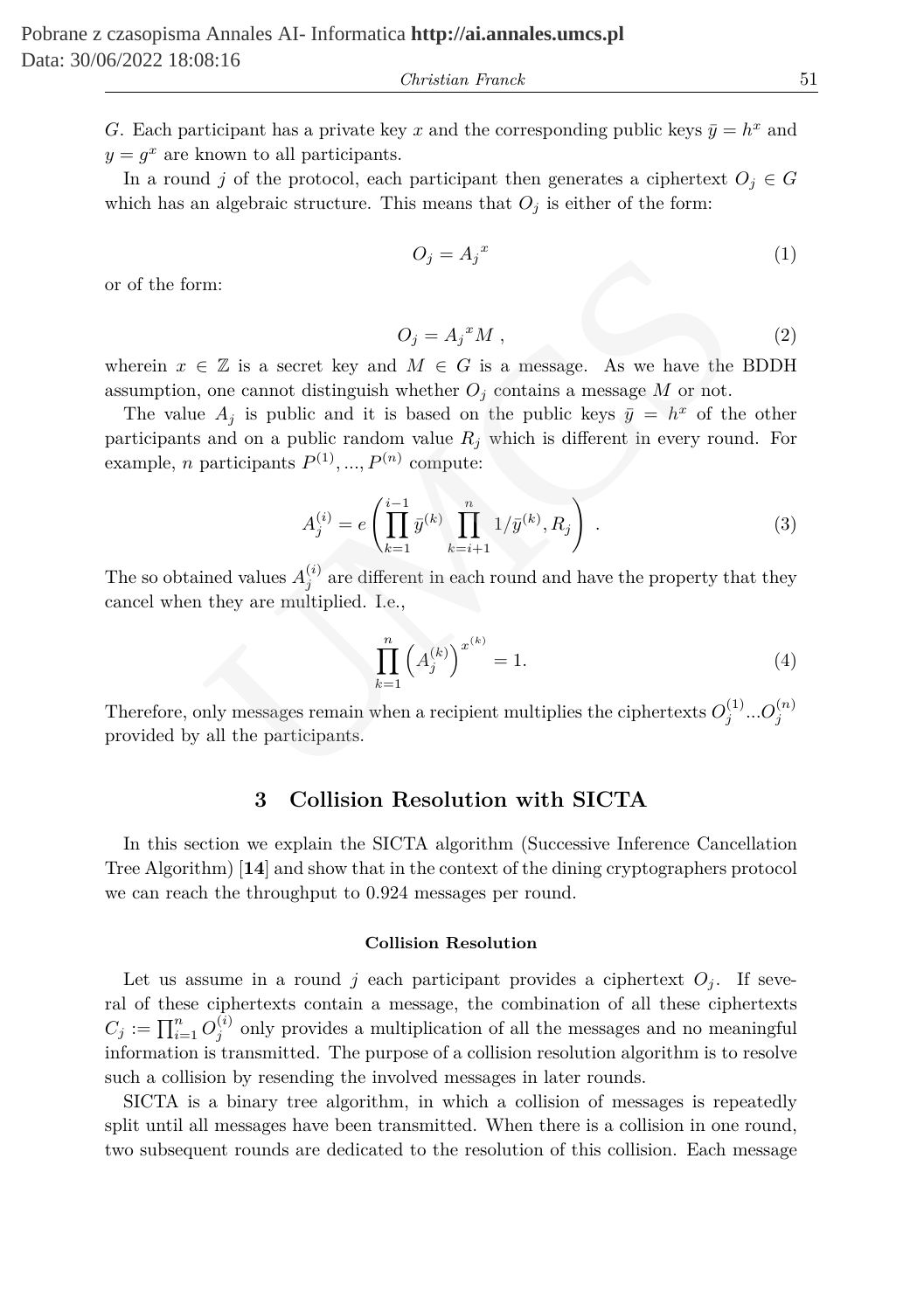| round id $j$   |                                                                                                                                                                                                                                                                                                                                                                        | $C_i$             |          |                                                                                      |
|----------------|------------------------------------------------------------------------------------------------------------------------------------------------------------------------------------------------------------------------------------------------------------------------------------------------------------------------------------------------------------------------|-------------------|----------|--------------------------------------------------------------------------------------|
| $\mathbf{1}$   |                                                                                                                                                                                                                                                                                                                                                                        | $M_1M_2M_3M_4M_5$ |          | $C_1 = \prod_{i=1}^n O_1^{(i)}$                                                      |
| $\mathfrak{D}$ | $M_2M_4$                                                                                                                                                                                                                                                                                                                                                               |                   |          | $C_2 = \prod_{i=1}^n O_2^{(i)}$                                                      |
| 3              |                                                                                                                                                                                                                                                                                                                                                                        | $M_1M_3M_5$       |          | $C_3 = C_1/C_2$                                                                      |
| 4              | $M_2$                                                                                                                                                                                                                                                                                                                                                                  |                   |          | $C_4 = \prod_{i=1}^n O_4^{(i)}$                                                      |
| 5              | $M_4$                                                                                                                                                                                                                                                                                                                                                                  |                   |          | $C_5 = C_2/C_4$                                                                      |
| 6              |                                                                                                                                                                                                                                                                                                                                                                        | $M_3$             |          | $C_6 = \prod_{i=1}^n O_6^{(i)}$                                                      |
| 7              |                                                                                                                                                                                                                                                                                                                                                                        |                   | $M_1M_5$ | $C_7 = C_3/C_6$                                                                      |
| 14             |                                                                                                                                                                                                                                                                                                                                                                        |                   | $M_1$    | $C_{14} = \prod_{i=1}^{n} O_{14}^{(i)}$                                              |
| 15             |                                                                                                                                                                                                                                                                                                                                                                        |                   | $M_5$    | $C_{15} = C_7/C_{14}$                                                                |
|                | RYSUNEK 1. Exemplary binary collision resolution tree with succes-<br>sive inference cancellation (SICTA). In rounds $1,2,4,6$ and 14, the<br>ciphertexts $O_j$ are transmitted, and $C_j$ is computed using these ci-<br>phertexts. In rounds 3,5,7 and 15, no data is transmitted and $C_j$ is<br>computed using the data from the parent node and the sibling node. |                   |          | volved in the collision is then retransmitted at random in one of two dedicated rour |
|                |                                                                                                                                                                                                                                                                                                                                                                        |                   |          | is process is reported requiredy until all collisions are resolved. An example       |

52 *Dining Cryptographers with 0.924 Verifiable Collision*......

involved in the collision is then retransmitted at random in one of two dedicated rounds. This process is repeated recursively until all collisions are resolved. An example of a SICTA collision resolution tree is shown in Figure 1. To simplify the description we adapt our notation to binary trees; when a collision occurs in round  $j$ , we assume that the rounds  $2j$  and  $2j + 1$  are dedicated for the resolution. SICTA uses a technique called inference cancellation to reduce the number of transmissions. As we have  $C_j =$  $C_{2j}$  ·  $C_{2j+1}$ , it is not necessary to transfer any  $O_{2j+1}$  for round  $2j+1$ . The value  $C_{2j+1}$ can be inferred from  $C_j$  and  $C_{2j}$  by computing  $C_{2j+1} = C_j/C_{2j}$ . For this inference cancellation to work, the algorithm operates in the blocked access mode which means that no new message can be sent until all collisions are resolved.

## **Performance**

Let us consider the maximum stable throughput (MST), which denotes the maximal input rate (messages/round) for which all messages have a finite delay. Therefore we define  $S_k$  as the average number of rounds needed to resolve a collision of k messages, and we consider the throughput  $k/S_k$ .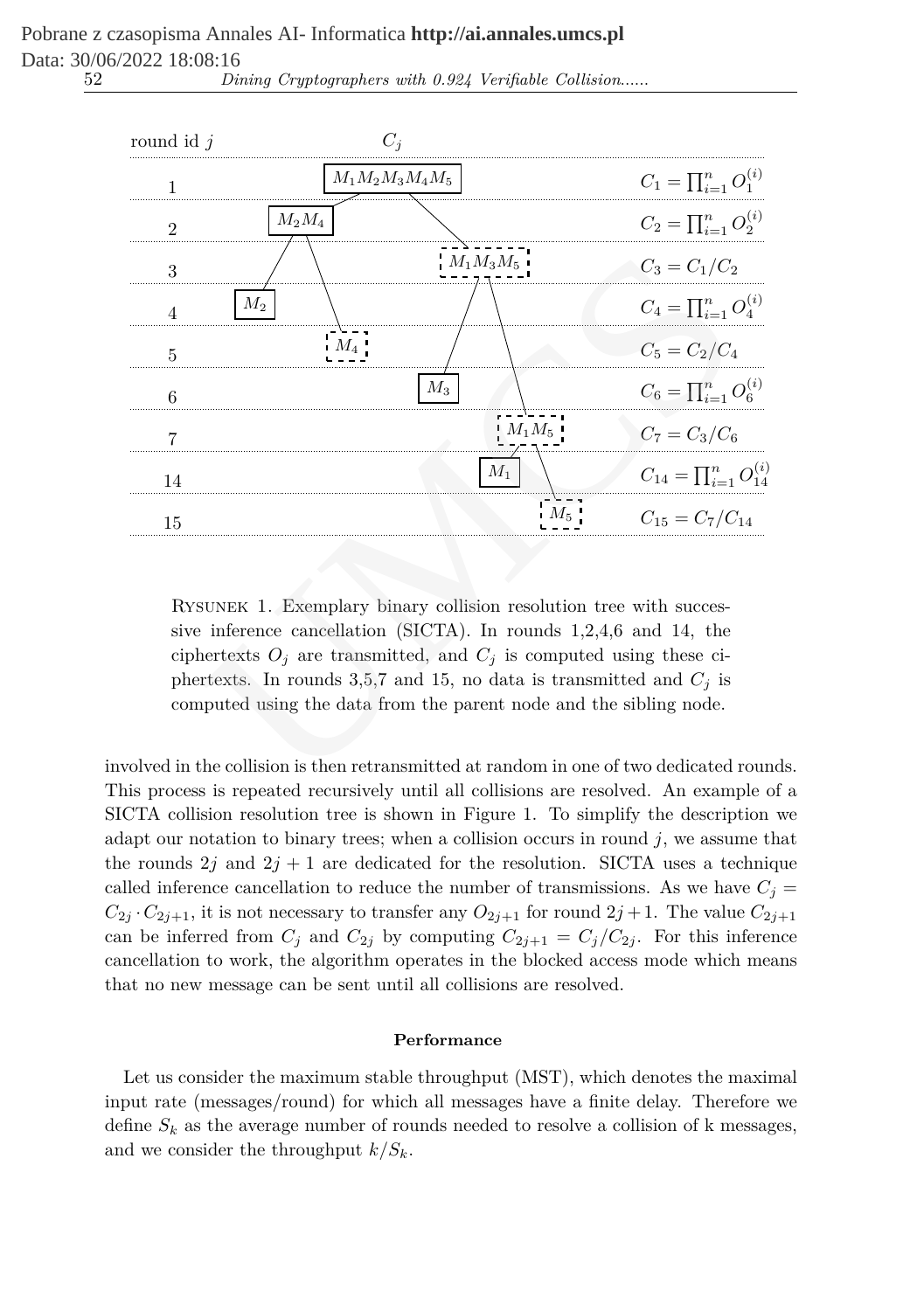*Christian Franck* 53

A collision of k messages is split into two collisions with i and  $k - i$  messages with a probability  $\binom{k}{i} 2^{-k}$ . Thus we have:

$$
S_k = \sum_{i=0}^{k} {k \choose i} 2^{-k} (S_i + S_{k-i}).
$$
\n(5)

With  $\binom{k}{i} = \binom{k}{k-i}$  this can be written as:

$$
S_k = \sum_{i=0}^k \binom{k}{i} 2^{1-k} S_i \tag{6}
$$

and after removing the recursion we obtain:

$$
S_k = \frac{2^{1-k}}{1-2^{1-k}} \sum_{i=0}^{k-1} \binom{k}{i} S_i.
$$
 (7)

As 'collisions' with 0 or 1 messages take only 1 round, we have  $S_0 = S_1 = 1$ . The throughput  $k/S_k$  for the increasing values of k is shown in Figure 2. For SICTA the known MST of 0.693 is observed.

We can achieve a higher throughput by exploiting the fact that in the dining cryptographers protocol all senders are also receivers. After a collision of two messages, the two respective senders can recover each other's message by removing their own from the collision. Then they can avoid a further collision by using a rule that for instance only the numerically smaller message is resent. This way, collisions of two messages are always resolved in two rounds, i.e., we have  $S_2 = 2$ , which leads to a MST of 0.924.  $\binom{k}{k-i}$  this can be written as:<br>  $S_k = \sum_{i=0}^k \binom{k}{i} 2^{1-k} S_i$ <br>
moving the recursion we obtain:<br>  $S_k = \frac{2^{1-k}}{1-2^{1-k}} \sum_{i=0}^{k-1} \binom{k}{i} S_i$ .<br>
is' with 0 or 1 messages take only 1 round, we have  $S_0 = S_1 = k/S_k$  for the in

So we have just computed the possible throughput of the channel and seen that efficient collision resolution is possible. We have done this on the assumption that every participant is honest and that no disruption takes place. This assumption is reasonable, as we show in the next section that disruptors can easily be detected and eliminated from the group. Being exceptional events, disruptions have no impact on the asymptotic (number of rounds  $\rightarrow \infty$ ) behaviour of the channel.

## **4 Detecting Disruptors**

In this section, we show that disruptors are easy to detect. We first present techniques using zero-knowledge proofs to prove statements about the retransmission of messages, and then we show how these techniques can be used to verify that each participant correctly performs the SICTA algorithm.

#### **Zero-Knowledge Proofs for the Retransmission of Messages**

It was shown in [**10**] that the algebraic structure of the ciphertexts makes it possible to prove statements about them using zero-knowledge proofs. Such a zero-knowledge proof allows a prover to prove to a verifier that a given statement holds, without giving the verifier any further information. That is, the verifier cannot compute anything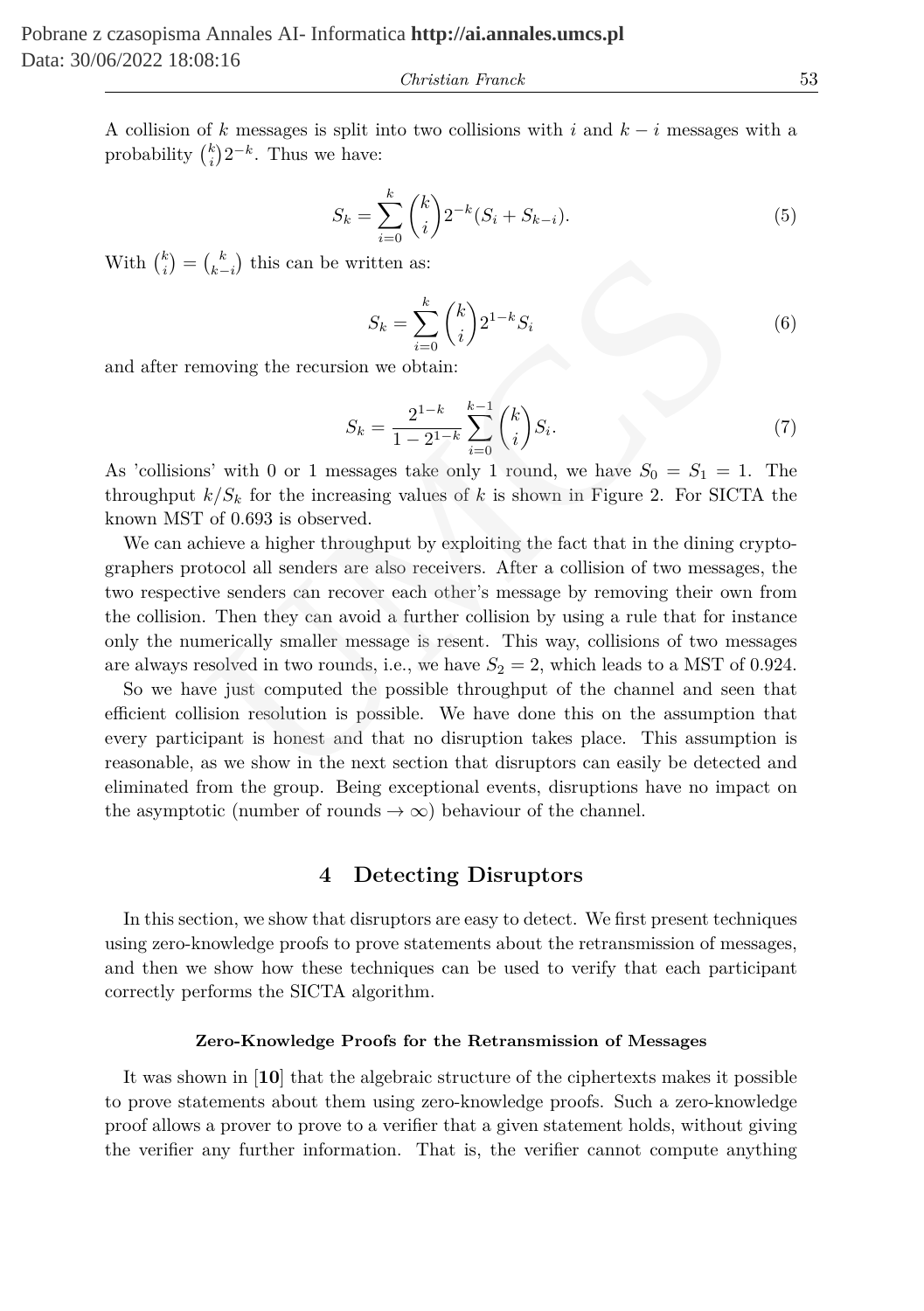Pobrane z czasopisma Annales AI- Informatica **http://ai.annales.umcs.pl** Data: 30/06/2022 18:08:16

54 *Dining Cryptographers with 0.924 Verifiable*...



Rysunek 2. Performance of collision resolution with SICTA.

that he could not have computed before. For instance one can prove the equality of discrete logarithms to different bases, and logical ∧ (and) and ∨ (or) combinations of such statements [**1**]. It is also possible to prove the inequality of logarithm to different bases [**2**].

Existing zero-knowledge proofs used in the dining cryptographers protocols contain statements about individual ciphertexts. For example, the statement

$$
\log_{A_1}(O_1) = \log_g y \tag{8}
$$

holds when the ciphertext  $O_1$  is empty (i.e.,  $O_1 = A_1^x$ ). As a reminder, x is a secret key of the participant and  $y = g^x$  the corresponding public key.

To verify the correct execution of the SICTA collision resolution protocols we use a new kind of statements, which hold when there is a relation between two or more ciphertexts coming from the same participant. E.g., the statement

$$
\log_{A_1/A_2}(O_1/O_2) = \log_g y \tag{9}
$$

holds when both ciphertexts  $O_1$  and  $O_2$  encode the same message M (or when both encode no message). It is thus possible to construct more complex statements in order to verify the retransmission of a message.

**Example 1.** The ciphertext  $O_2$  either contains no message, or the same message as  $O_1$ , when the statement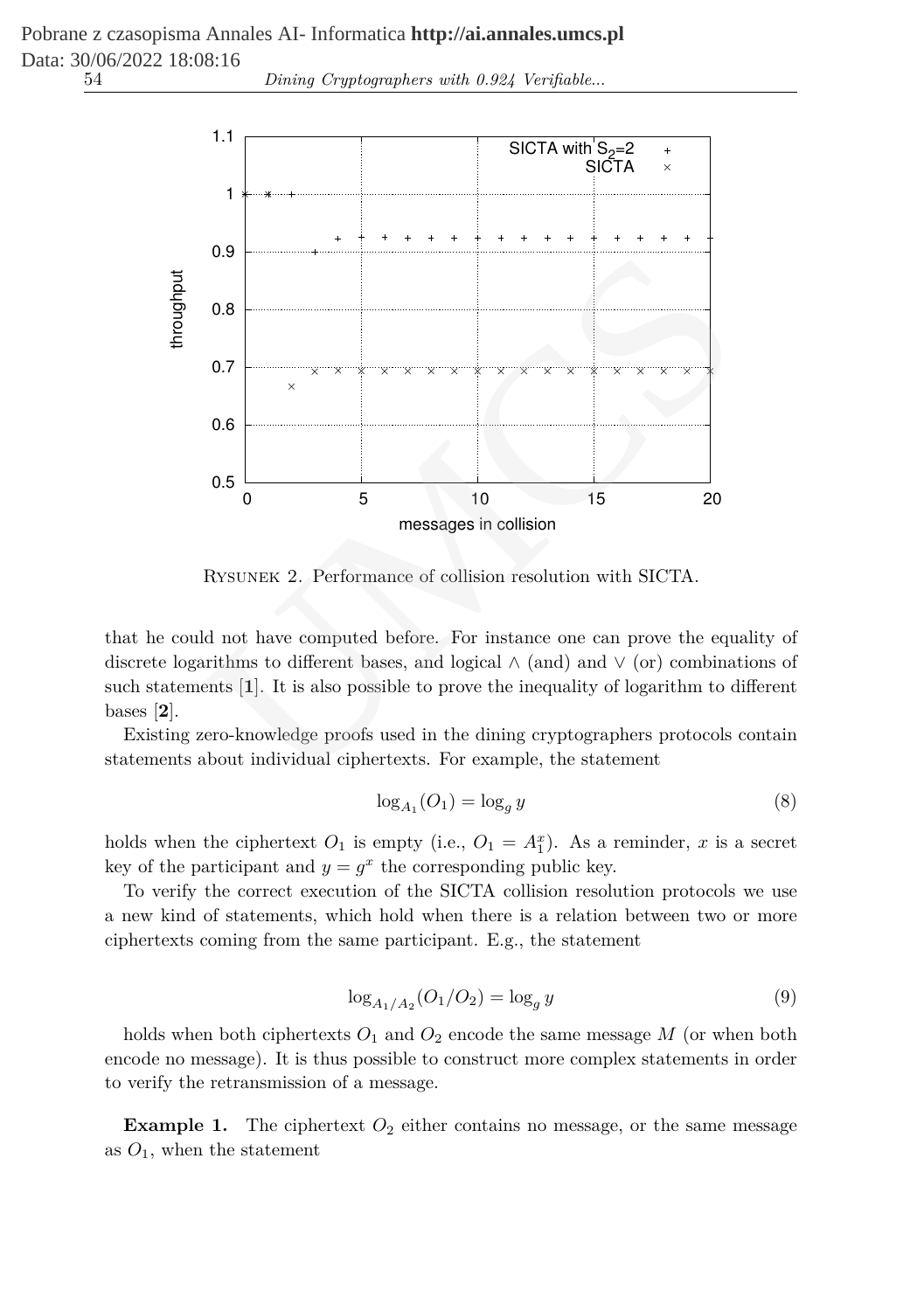

Rysunek 3. Collision resolution in SICTA. Only a message involved in a collision in round  $i$  may be retransmitted also in round  $2i$ . The round  $2j + 1$  is virtual; no transmission takes place. No new message can be sent until all collisions are resolved.

$$
\left(\log_{A_2/A_1}(O_2/O_1) = \log_g y\right) \vee \left(\log_{A_2}(O_2) = \log_g y\right) \tag{10}
$$

holds.

**Example 2.** At most one ciphertext out of  $O_2, ..., O_k$  contains the same message as  $O_1$  (and the rest of  $O_2, ..., O_k$  contain no message), when the statement

$$
\left(\log_{A_2...A_j/A_1}(O_2...O_j/O_1) = \log_g y\right) \vee \left(\log_{A_j}(O_j) = \log_g y\right) \tag{11}
$$

holds for  $j \in \{2, ..., k\}$ . (Note that it is not sufficient to consider only the last statement, as a participant could encode  $O_2 = A_2^x E$  and  $O_3 = A_3^x E^{-1}$  instead of  $O_2 = A_2^x$  and  $O_3 = A_3^x$ . In the multiplication  $O_2O_3...$ , the factors E and  $E^{-1}$  would cancel, and the statement would hold. It is therefore necessary to consider each statement for  $j \in \{2, ..., k\}$ .)

#### **Verification of Standard SICTA with a MST of 0.693**

We now show how the techniques from the previous section can be used by the participants to prove that they executed the collision resolution algorithm correctly, without revealing if they are sending a message or not (so that the senders of the messages remain anonymous).

Correct participation in the standard SICTA algorithm means that a participant may only retransmit a message in round  $2j$  if he already transmitted that message in round j. Remember that SICTA operates in the blocking mode no new message can be sent until the resolution has finished. This principle, which is illustrated in Figure 3, means that

• if a participant transmits  $O_j = A_j^x$  in round j, then he must transmit  $O_{2j}$  =  $A_{2j}^x$  in round 2j; and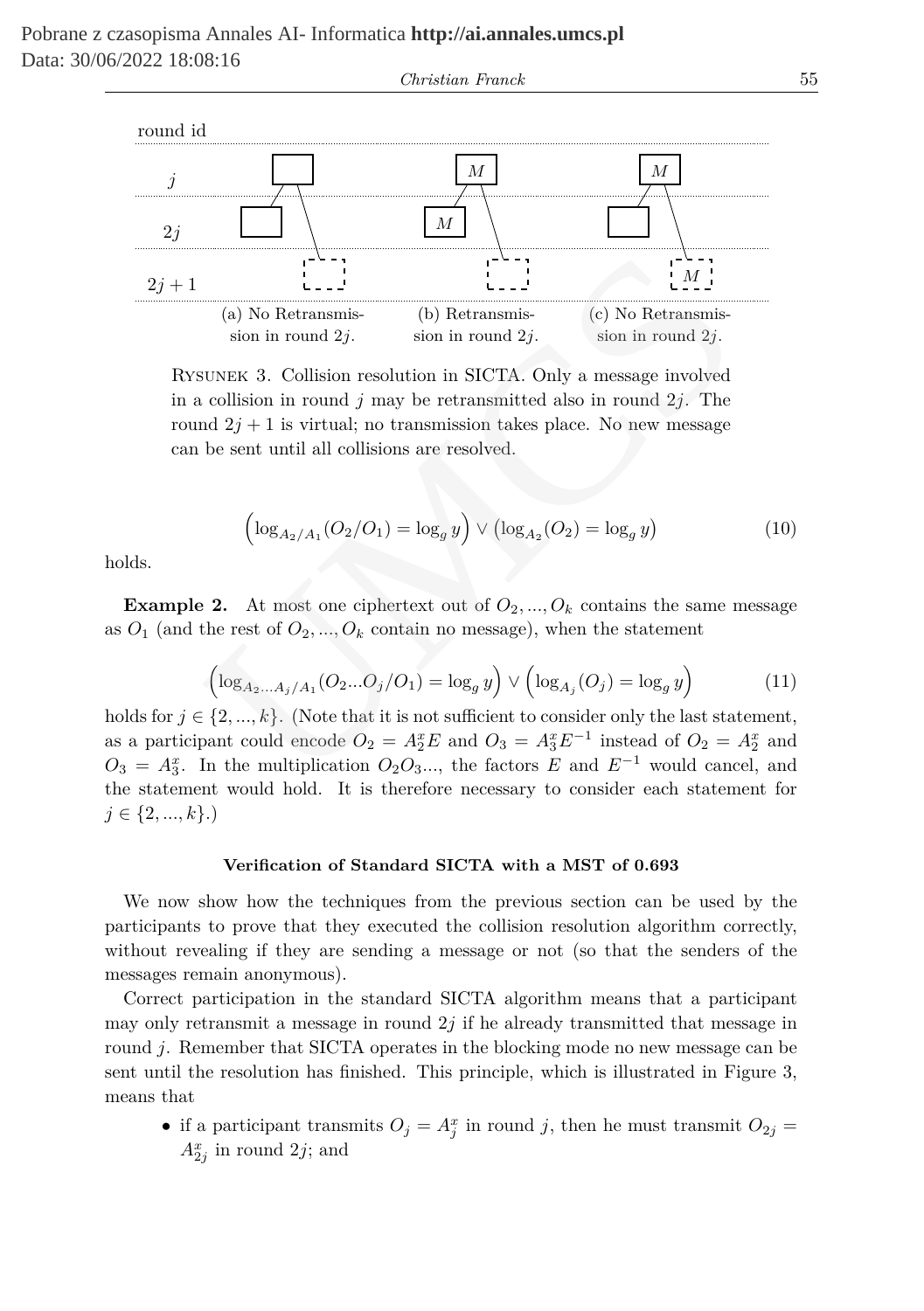• if a participant transmits  $O_j = A_j^x M$  in round j, then he must transmit either  $O_{2j} = A_{2j}^x$  or  $O_{2j} = A_{2j}^x M$  in round  $2j$ .

(Note that sending no message equals to sending  $M = 1$ . If the participant did not send a message in round j, this means that  $O_j = A_j^x \cdot 1$ . The participant then has the 'choice' between retransmitting  $O_{2j} = A_{2j}^x$  or  $O_{2j} = A_{2j}^x \cdot 1$  in round 2*j*. That is, he is forced to retransmit  $O_{2j} = A_{2j}^x \cdot 1 = A_{2j}^x$  and may not send a message.)

Using the techniques from the previous section, each participant can prove that his ciphertext  $O_{2i}$  is correct, without revealing if whether it contains a message or not. To do this, the participant generates a zero-knowledge proof that proves that

$$
\left(\log_{A_j/A_{2j}}(O_j/O_{2j}) = \log_g y\right) \vee \left(\log_{A_{2j}}(O_{2j}) = \log_g y\right)
$$
\n(12)

holds. With this proof he can convince a verifier that he participated correctly, without compromising the anonymity of the protocol.

As described before, SICTA is a recursive algorithm and there are virtual rounds during which  $C_i$  is inferred, but no corresponding  $O_i$  is transmitted. It is then not possible to prove statement (12), but luckily it is still possible to prove that  $O_{2j}$  is correct. To do this, the participant proves that a message contained in the nearest transmitted parent round was transmitted at most once in all the branches down to  $O_{2i}$ . Akin to Example 2, a participant proves that and 2*j*. I nat is, he is forced to retransmit  $O_{2j} = A_{2j}^2 \cdot 1 = A_{2j}^2$  and a message.)<br>
t send a message.)<br>
techniques from the previous section, each participant can prove techniques from the previous section, each p

$$
\left(\log_{A_{j_t/2}/A_{j_1}...A_{j_t}}(O_{j_t/2}/O_{j_1}...O_{j_t})=\log_g y\right) \vee \left(\log_{A_{2j}}(O_{2j})=\log_g y\right) \tag{13}
$$

holds, wherein  $j_1 := 2j$ ,  $j_k := (j_{k-1}/2) - 1$  and t such that  $j_t/2$  is the index of the nearest transmitted parent round of round j.

**Example 3.** In the collision resolution process shown in Figure 1, each participant shows for  $O_2$  that

$$
\left(\log_{A_1/A_2}(O_1/O_2) = \log_g y\right) \vee \left(\log_{A_2}(O_2) = \log_g y\right) \tag{14}
$$

holds, then for  $O_4$  that

$$
\left(\log_{A_2/A_4}(O_2/O_4) = \log_g y\right) \vee \left(\log_{A_4}(O_4) = \log_g y\right) \tag{15}
$$

holds, then for  $O_6$  that

$$
\left(\log_{A_1/A_2A_6}(O_1/O_2O_6) = \log_g y\right) \vee \left(\log_{A_6}(O_6) = \log_g y\right) \tag{16}
$$

holds, then for  $O_{14}$  that

$$
\left(\log_{A_1/A_2A_6A_{14}}(O_1/O_2O_6O_{14}) = \log_g y\right) \vee \left(\log_{A_{14}}(O_{14}) = \log_g y\right) \tag{17}
$$

holds.

So we have shown that a participant can prove in zero-knowledge that he properly participates in the standard SICTA collision resolution algorithm. Any participant who is not able to prove that his output is correct can be excluded from the group. The corresponding round is lost and must be repeated by the remaining participants.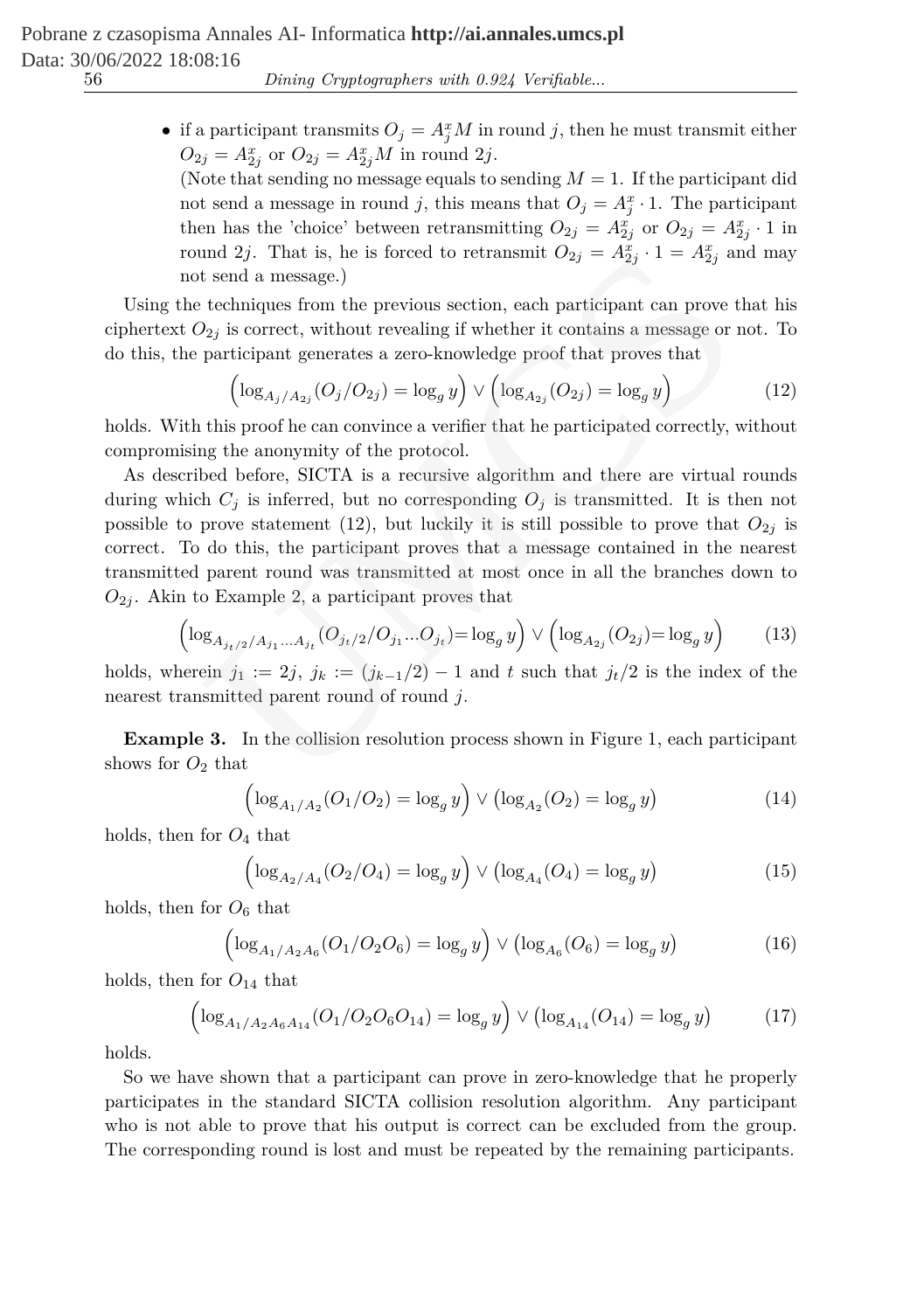### *Christian Franck* 57

#### **Additional Verification for Optimized SICTA with a MST of 0.924**

The special technique we described in the section to increase the MST from 0.693 to 0.924 uses a deterministic rule for the retransmission after a collision of two messages. For example, only the message with the lower value must be retransmitted. So we need additional verification to detect the participants that do not respect this rule. We cannot verify this with a single zero-knowledge proof, but we can for instance use the following approach.

If one of the two participants involved in the collision does not respect this rule, the other one can switch back to random retransmission in order to split the collision. Once the collision has been split and the two messages are out, everybody sees that there must have been a problem in a previous round, and an investigation can be started. The message M of the cheating participant is now known, and every participant must then for instance send a zero-knowledge proof that he did not send this message during the initial collision round (i.e. prove that  $\log_{A_1} O_1/M \neq \log_g y$ ). The disruptor will not be able to come up with an appropriate proof and can be eliminated from the group. iy this with a single zero-knowledge proof, but we can for instance<br>proach. The two participants involved in the collision does not respect this r<br>n switch back to random retransmission in order to split the collision<br>has

#### **Further Minor Security Considerations**

Malicious participants may attempt to delay the collision resolution process or to prevent it from terminating. For instance,

- colluding participants can always choose the same round to retransmit their messages, or
- a malicious participant can wait until all other participants have transmitted and then chooses to retransmit his message so that a collision occurs, or
- a malicious participant may not send a valid message in the first place.

However, such malicious behaviour is easy to detect. In the previously described SICTA algorithm with a MST of 0.924, the probability that a collision does not split is less than or equal to  $1/4$  (it is exactly  $1/4$  for the collisions with 3 messages). Thus, the probability that a collision does not split k times in a row is less than or equal to  $1/4^k$ . For example, the probability that a collision does not split 5 times in a row is below 0.1%. When such malicious activity is detected, one can require commitment before transmission and one can use zero-knowledge proofs similar to those proposed in [**10**] to detect participants that are frequently involved in non-splitting collisions. If a lower throughput is acceptable, one can go for a simpler approach and just skip the branches of the resolution tree that do not split after several attempts, without trying to detect the malicious participants.

## **5 Related Work**

Superposed receiving [**12, 13**] is a collision resolution technique for the dining cryptographers protocol that achieves the throughput of 100%. Therein, messages are elements of an additive group. When a collision occurs, the average of the messages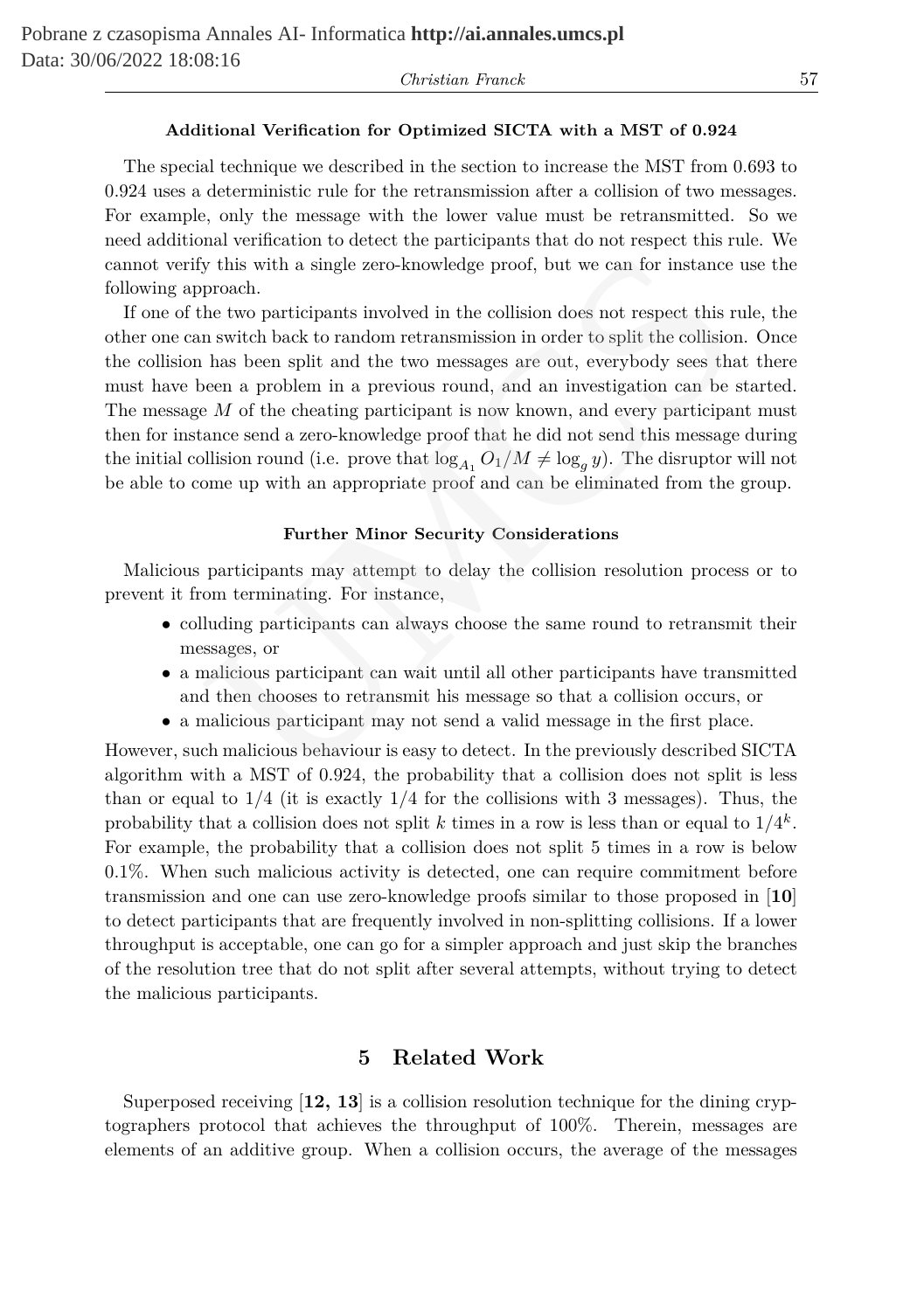values is computed and only messages whose value is less than this average are retransmitted. Like in SICTA, inference cancellation is used, which leads to the 100% throughput. However, this approach requires the use of an additive finite group and it cannot be implemented using the algebraic ciphertexts that we need for efficient ciphertexts generation and for zero-knowledge proofs.

The fully verifiable dining cryptographers protocol was proposed in [**8**] and rediscovered in [**5**]. In this protocol, we have 100% throughput. However, there is the need for a reservation phase which can be lengthy and cumbersome. Current systems use mixnets to perform the reservations and therefore they are inefficient when only a few reservations are made. Further, they do not easily adapt to the situations where participants join or leave frequently.

# **6 Applications**

Our protocol can be used to implement computationally secure anonymous communication channels with a low latency. Another application is the realization of secret shuffle algorithms (e.g. [**11**]). A secret shuffle algorithm is used to obtain a shuffled list of values from a plurality of participants, while keeping it secret which value is coming from which participant. Existing solutions typically require each participant to submit a value. The protocol proposed herein also works efficiently if only a few participants have a value to submit. In particular, it may be used to shuffle anonymous public keys for verifiable dining cryptographers protocols in which rounds are reserved [**8, 5**]. vernable diming cryptographers protocol was proposed in [8]. In this protocol, we have 100% throughput. However, there is<br>eservation phase which can be lengthy and cumbersome. Current sto perform the reservations and there

## **7 Concluding Remarks**

The main problems of the dining cryptographers protocol are collisions and malicious participants disrupting the communication.

We have shown that with a collision resolution algorithm, it is possible to achieve a maximum stable throughput of up to 0.924 messages per round. Further, we have shown that if we use ciphertexts with an algebraic structure as proposed in [**10**], we can verify in zero-knowledge that each participant properly retransmits his message during the collision resolution process.

Compared to other dining cryptographer protocols, our approach does not need a reservation phase to avoid collisions. It is therefore easier to implement and it adapts more naturally to the situations where participants frequently join and leave the group.

We see possible applications in the fields of low-latency anonymous communication and secret shuffling.